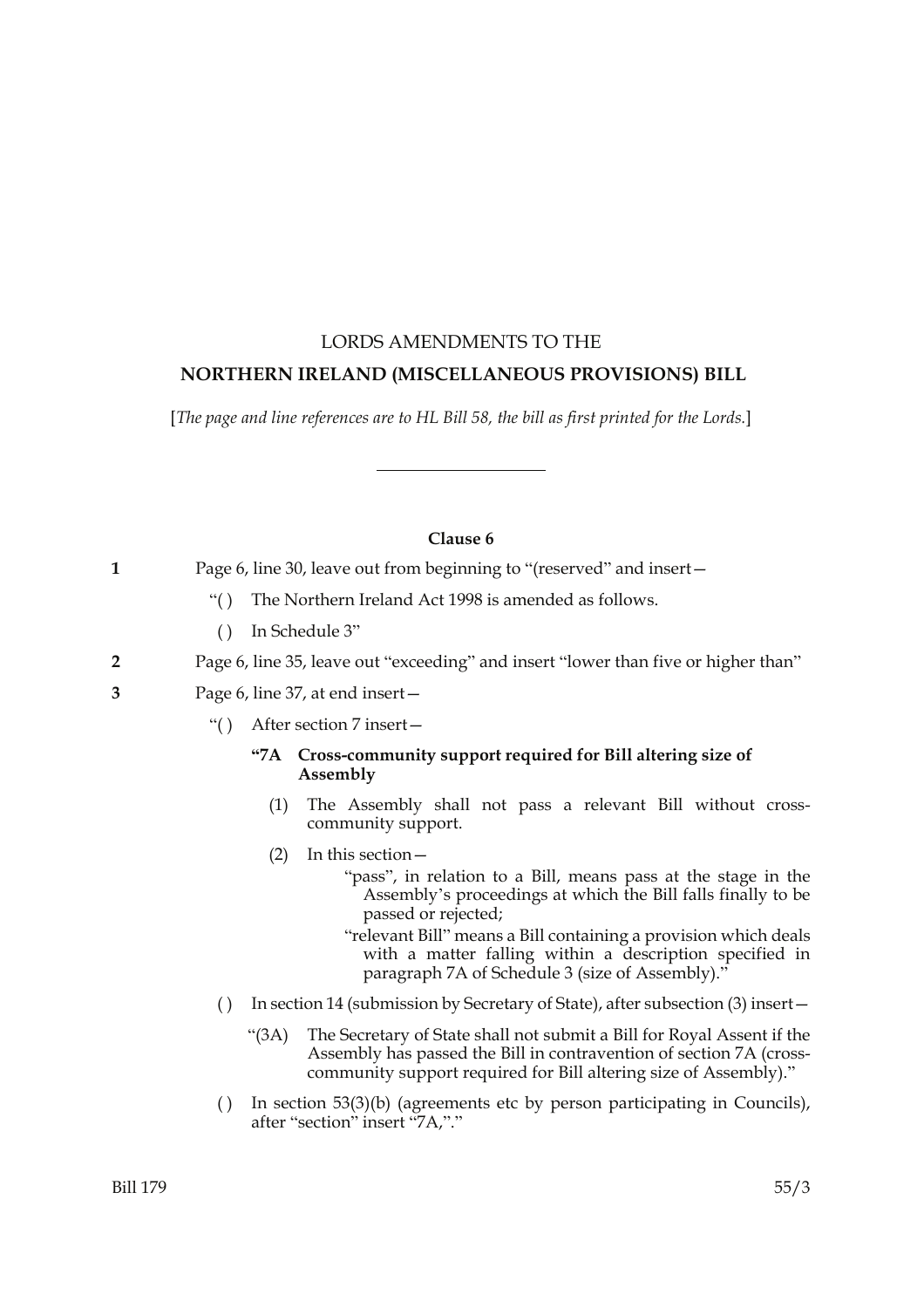#### **Clause 10**

- **4** Page 9, line 7, at end insert—
	- "( ) Section 4 of that Act (transferred, excepted and reserved matters) is amended as follows.
	- ( ) In subsection (2), for "and (3)" substitute "to  $(3D)$ ".
	- ( ) After subsection (3) insert—
		- "(3A) The Secretary of State shall not lay before Parliament under subsection (2) the draft of an Order amending paragraph 16 of Schedule 3 (Civil Service Commissioners for Northern Ireland) unless the Secretary of State has, at least three months before laying the draft, laid a report before Parliament.
			- (3B) The report under subsection (3A) must set out the Secretary of State's view of the effect (if any) that the Order would have on—
				- (a) the independence of the Civil Service Commissioners for Northern Ireland;
				- (b) the application of the principle that persons should be selected for appointment to the Northern Ireland Civil Service on merit on the basis of fair and open competition; and
				- (c) the impartiality of the Northern Ireland Civil Service.""

#### **Clause 11**

- **5** Page 9, line 13, leave out from "matters)," to end of line 16 and insert "after subparagraph (a) insert—
	- "(aa) in Part VII, sections  $68$  to  $69A$ ,  $69C$  to  $70$ ,  $71(2A)$  to  $(2C)$  and Schedule 7;"."
- **6** Page 9, line 16, at end insert—
	- "( ) In section 4 of that Act (transferred, excepted and reserved matters), after subsection (3B) (as inserted by section  $10$ ) insert—
		- "(3C) The Secretary of State shall not lay before Parliament under subsection (2) the draft of an Order amending paragraph 42(aa) of Schedule 3 (Northern Ireland Human Rights Commission) unless the Secretary of State has, at least three months before laying the draft, laid a report before Parliament.
		- (3D) The report under subsection (3C) must set out the Secretary of State's view of the effect (if any) that the Order would have on—
			- (a) the independence of the Northern Ireland Human Rights Commission;
			- (b) the application of internationally accepted principles relating to national human rights institutions; and
			- (c) the relationship between the Northern Ireland Human Rights Commission and the Assembly.""

#### **Clause 28**

**7** Page 17, line 30, at end insert "(but see subsection (2A) below)"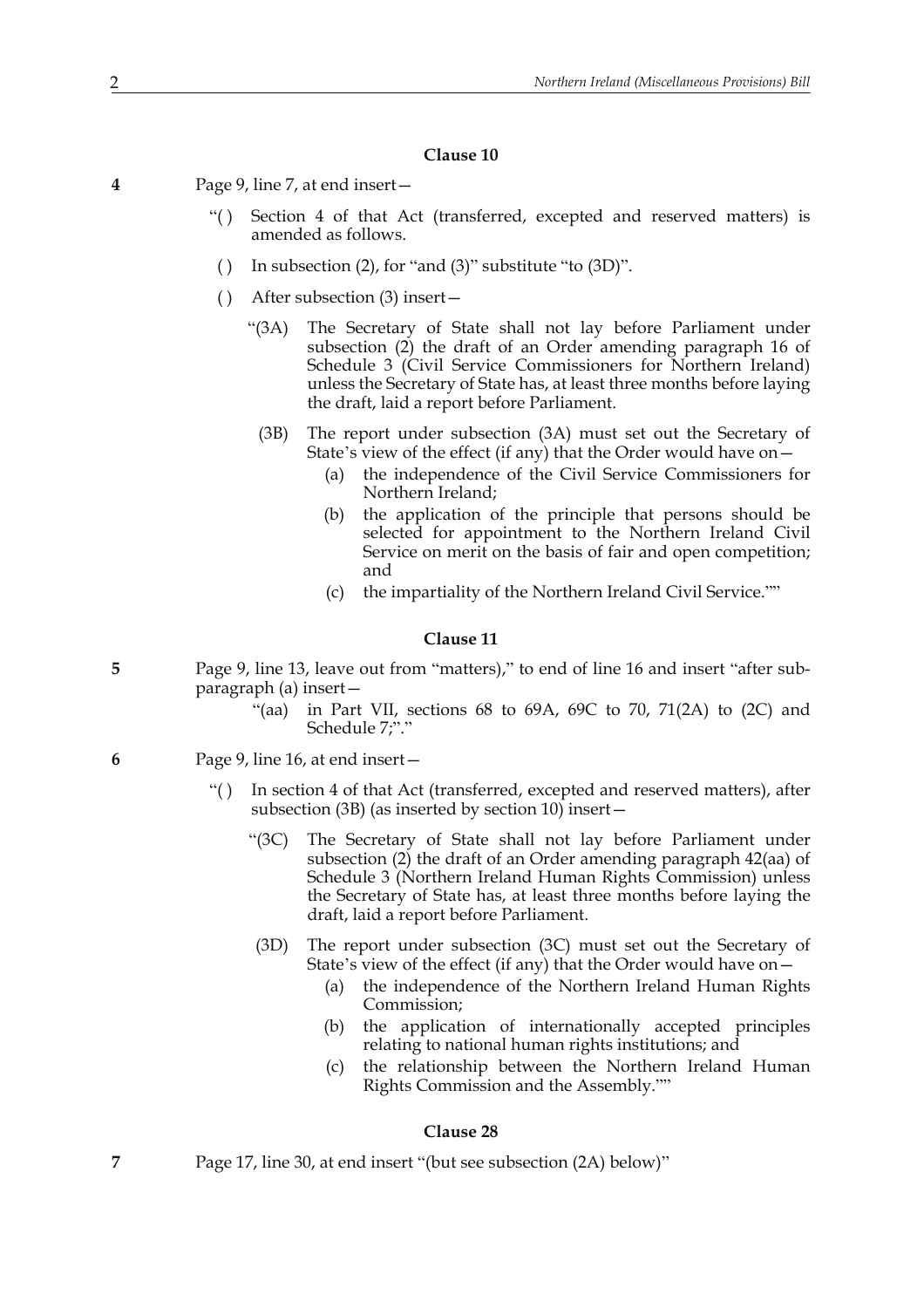# **8** Page 17, line 36, at end insert—

"(2A) If paragraph 8(1) of Schedule 1 to the Protection of Freedoms Act 2012 comes into force on a day after that on which this Act is passed, section 24 comes into force immediately after that paragraph comes into force."